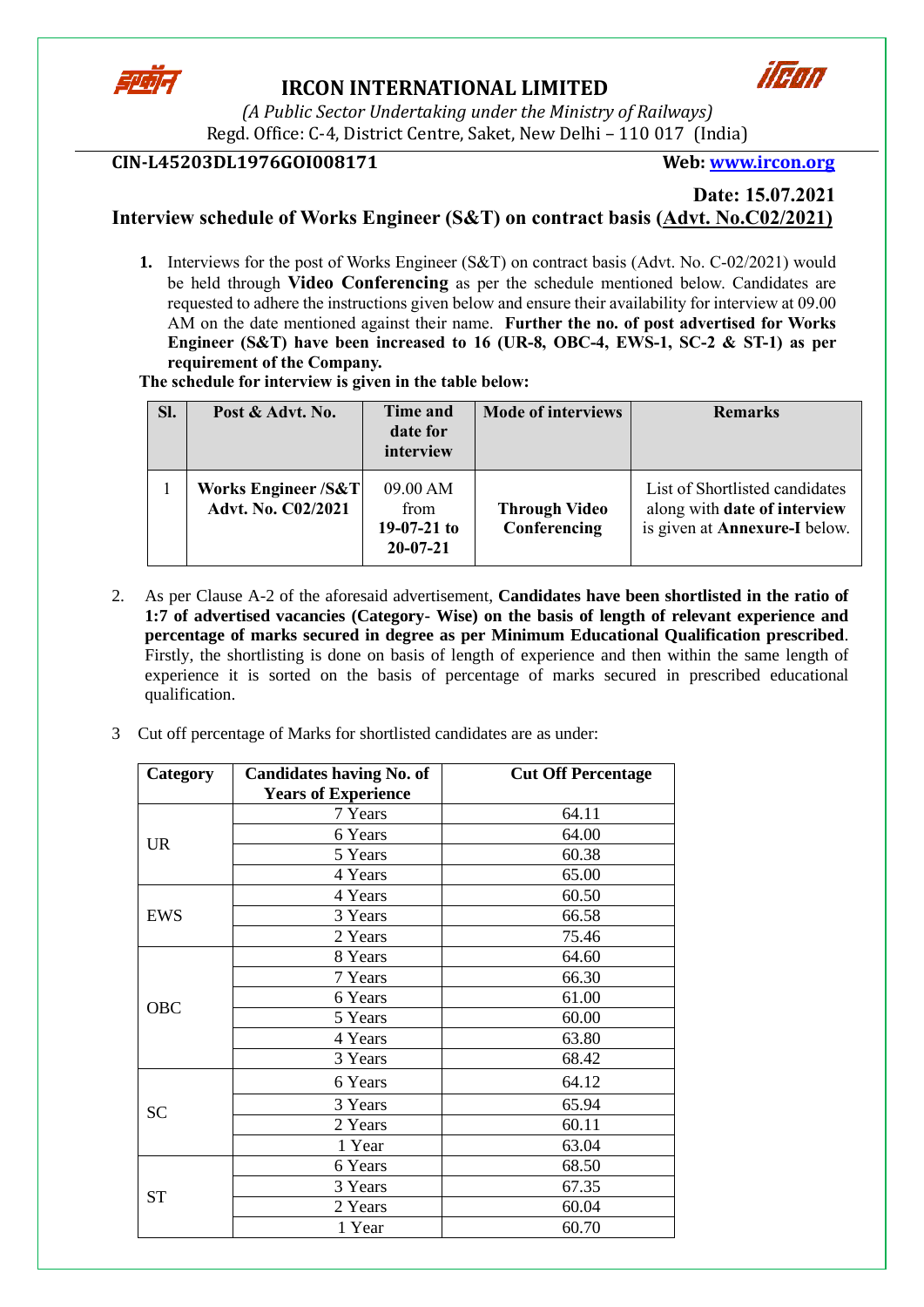- 4. **Candidature of Shortlisted candidates is purely provisional subject to subsequent verification of original documents of selected candidates and also fulfilling the eligibility conditions as advertised**.
- 5. **Instructions to Candidates for Video Conferencing:**
- (i) **The link for Video Conferencing shall be shared subsequently on the email-id provided by the candidate in the application form**.
- (ii) The candidates must be available for interview 10 minutes before the scheduled time by clicking on the link to ensure your audio and video are functioning properly.
- (iii) The place of Interview must have proper lighting and the background shouldn't be distracting. Avoid coffee shops and other public spaces for interview.
- (iv) Candidate must be ready with a laptop or desktop computer with a good quality webcam. In some cases, a tablet or smartphone may also be an option
- (v) The candidate must ensure availability of an internet connection with bandwidth speed of at least 2 megabits per second.
- (vi) Make sure your cell phone and other smart devices are off or on silent during the interview.

#### **6. General Instructions:**

- (i) The candidates are once again advised to check their eligibility thoroughly before appearing for the interview to avoid disappointment at later stage. If any discrepancies are found at any stage of the recruitment process, the candidature of the candidate will be immediately cancelled.
- (ii) IRCON shall be free to reject any application at any stage of the recruitment process, if the candidate is found ineligible for the respective post. The decision of IRCON in all matters regarding eligibility of the candidates at all stages of selection and any other matter relating to recruitment shall be final. No correspondence or enquiries shall be entertained by IRCON, in this regard.
- (iii) IRCON will not entertain any request for change of date and time schedule of interview.
- (iv) If any of the particulars stated by candidate in the application on verification is found to be incomplete or incorrect or if you are found to have willfully suppressed any material fact/information relevant to the consideration of your case without prejudice to any other action that may be taken in consequence thereof, your candidature will be summarily rejected and you will not be interviewed.
- (v) IRCON reserves the right of postponing or deferring the date(s) of interview for which necessary intimation will be sent to you in this case. No claims will be entertained against cancellation charges of ticket or otherwise.
- (vi) Canvassing in any form by or on behalf of a candidate will be a disqualification.
- **(vii) The candidates are advised to read the detailed instructions carefully before coming for the interview. No further intimation/ correspondence will be made with the candidates in this regard.**

In case of Doubt/ Query/ Clarification, please mail us at recruitment@ircon.org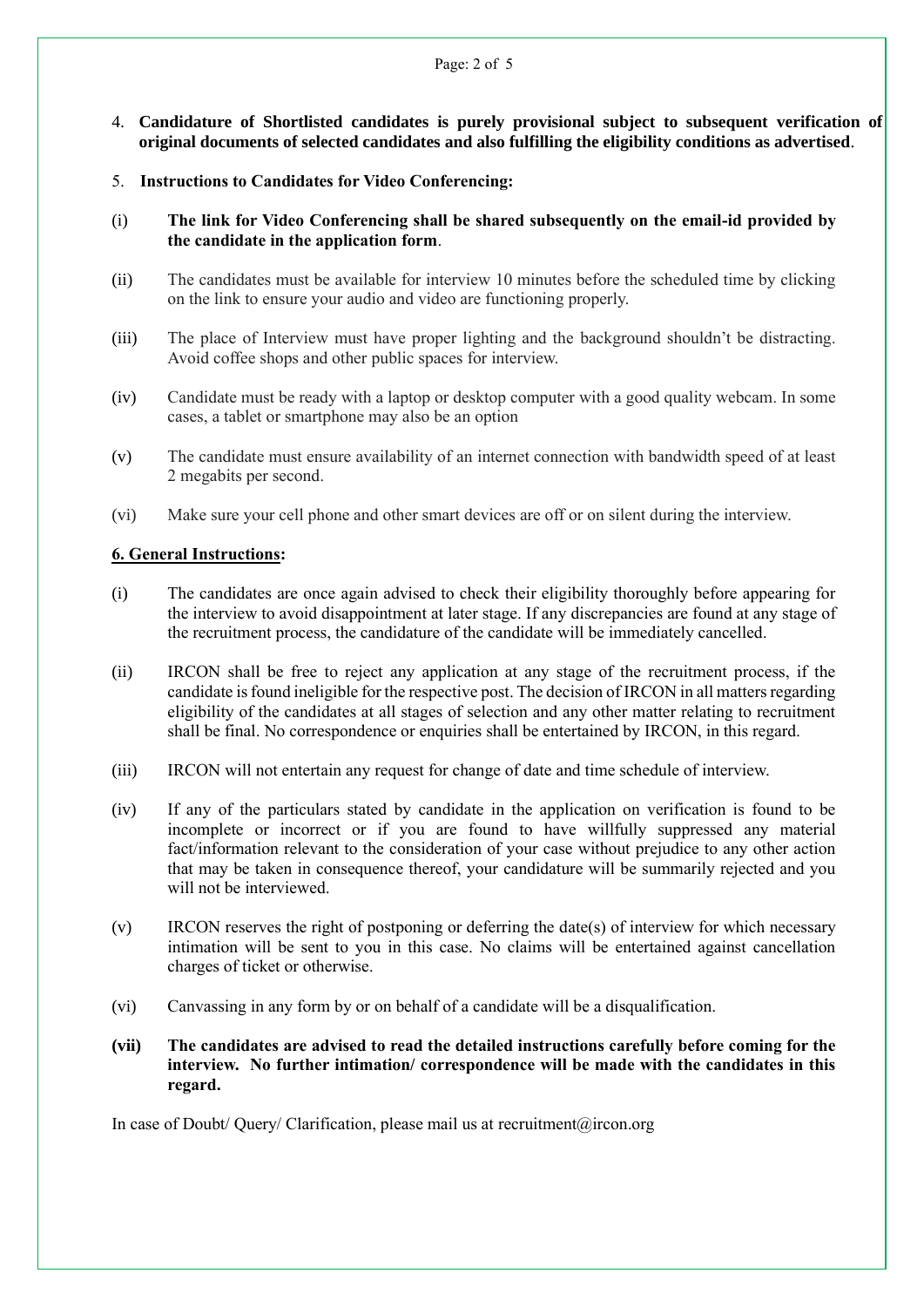#### Page: 3 of 5

# **Annexure-I**

**I. List of shortlisted candidates & Schedule for the interviews to the post of** 

## **Works Engineers/S&T (Advt. No. C02/2021):**

| Sr.<br>No.     | <b>Application</b><br>No. | Name of candidate (S/Shri)     | <b>DOB</b> | <b>Community</b> | Date of<br>Interview |
|----------------|---------------------------|--------------------------------|------------|------------------|----------------------|
| $\mathbf{1}$   | 2021107000                | AAQIB AHMAD                    | 27-11-1993 | <b>GEN</b>       | 19-07-2021           |
| $\overline{2}$ | 2021107234                | <b>ABHISHEK AWASTHI</b>        | 10-04-1993 | <b>GEN</b>       | 19-07-2021           |
| 3              | 2021106512                | ABHISHEK KUMAR MISHRA          | 16-01-1994 | <b>GEN</b>       | 19-07-2021           |
| 4              | 2021107021                | ABINASH PATTANAYAK             | 01-07-1991 | <b>GEN</b>       | 19-07-2021           |
| 5              | 2021106411                | ADITYA SHARMA                  | 12-08-1992 | <b>GEN</b>       | 19-07-2021           |
| 6              | 2021106200                | AJAY KUMAR VERMA               | 15-10-1987 | SC               | 19-07-2021           |
| $\overline{7}$ | 2021106648                | AJIT KUMAR SINGH               | 19-05-1992 | EWS              | 19-07-2021           |
| 8              | 2021107039                | <b>ALOK KUMAR VINAY</b>        | 15-06-1989 | OBC              | 19-07-2021           |
| 9              | 2021107130                | AMARDEEP MODI                  | 18-12-1991 | <b>GEN</b>       | 19-07-2021           |
| 10             | 2021107246                | <b>ANAND KUMAR</b>             | 15-03-1991 | OBC              | 19-07-2021           |
| 11             | 2021107413                | ANCHAL SRIVASTAVA              | 25-08-1994 | EWS              | 19-07-2021           |
| 12             | 2021107179                | <b>ANJALI SIKHWAL</b>          | 05-05-1992 | <b>GEN</b>       | 19-07-2021           |
| 13             | 2021107106                | ANJUM CC                       | 06-08-1990 | OBC              | 19-07-2021           |
| 14             | 2021107299                | <b>ANKIT KUMAR</b>             | 21-02-1993 | <b>GEN</b>       | 19-07-2021           |
| 15             | 2021106488                | <b>ANKIT SHUKLA</b>            | 30-09-1991 | <b>GEN</b>       | 19-07-2021           |
| 16             | 2021107147                | <b>ANKUSH SHARMA</b>           | 13-04-1995 | <b>ST</b>        | 19-07-2021           |
| 17             | 2021106757                | ANSHUL GOYAL                   | 05-08-1995 | <b>GEN</b>       | 19-07-2021           |
| 18             | 2021107037                | <b>ANUJ SHARMA</b>             | 12-05-1993 | <b>GEN</b>       | 19-07-2021           |
| 19             | 2021107004                | ANUJ KUMAR                     | 09-07-1986 | <b>SC</b>        | 19-07-2021           |
| 20             | 2021106089                | ANUPAM KUMAR                   | 12-06-1989 | OBC              | 19-07-2021           |
| 21             | 2021106992                | <b>ARBAS PATEL</b>             | 03-03-1995 | <b>GEN</b>       | 19-07-2021           |
| 22             | 2021106962                | <b>ARUNESH SINGH</b>           | 08-03-1991 | OBC              | 19-07-2021           |
| 23             | 2021107092                | <b>BALA SUBRAMANIAM</b>        | 23-04-1992 | OBC              | 19-07-2021           |
| 24             | 2021106656                | <b>BHAVNESH DESHMUKH</b>       | 30-10-1992 | OBC              | 19-07-2021           |
| 25             | 2021107453                | <b>BIJAY CHAKRABORTY</b>       | 18-10-1991 | <b>GEN</b>       | 19-07-2021           |
| 26             | 2021106673                | BISMAYA ACHARYA                | 20-04-1993 | <b>GEN</b>       | 19-07-2021           |
| 27             | 2021106257                | CHANDAN KUMAR SAHOO            | 06-07-1991 | OBC              | 19-07-2021           |
| 28             | 2021106885                | DEEPAK CHAUHAN                 | 19-06-1994 | <b>GEN</b>       | 19-07-2021           |
| 29             | 2021106582                | DEEPESH SAXENA                 | 29-06-1991 | EWS              | 19-07-2021           |
| 30             | 2021106296                | DURGESH KUMAR JAISWAL          | 20-06-1991 | OBC              | 19-07-2021           |
| 31             | 2021106292                | ELAVARASAN A K                 | 13-12-1993 | OBC              | 19-07-2021           |
| 32             | 2021106803                | <b>GAJULA BHARATH NAGARAJU</b> | 21-01-1997 | <b>SC</b>        | 19-07-2021           |
| 33             | 2021107362                | <b>GANESH PANDEY</b>           | 15-04-1992 | <b>GEN</b>       | 19-07-2021           |
| 34             | 2021107166                | <b>GAURAV CHAUHAN</b>          | 16-08-1993 | <b>GEN</b>       | 19-07-2021           |
| 35             | 2021106275                | <b>HARENDRA YADAV</b>          | 02-10-1989 | <b>OBC</b>       | 19-07-2021           |
| 36             | 2021107231                | HIRAKJYOTI BAISHYA             | 31-12-1992 | <b>GEN</b>       | 19-07-2021           |
| 37             | 2021107408                | <b>JYOTIRANJAN NAYAK</b>       | 08-04-1995 | <b>OBC</b>       | 19-07-2021           |
| 38             | 2021106983                | KAILASH KUMAR BARASKAR         | 22-04-1991 | <b>OBC</b>       | 19-07-2021           |
| 39             | 2021106669                | KALUVA SAGAR                   | 03-01-1994 | <b>SC</b>        | 19-07-2021           |
| 40             | 2021106078                | <b>KAUSHIK VADHER</b>          | 26-09-1989 | OBC              | 19-07-2021           |
| 41             | 2021106987                | KHUDA BAKHSH MOHD UMAR ANSARI  | 28-10-1988 | OBC              | 19-07-2021           |
| 42             | 2021107028                | KOUSIK BAG                     | 03-04-1992 | <b>SC</b>        | 19-07-2021           |
| 43             | 2021106559                | KUNTRAPAKU SANDEEP RAJEEV      | 05-06-1991 | OBC              | 19-07-2021           |
| 44             | 2021107162                | KUSHAGRE KUSHAGRE              | 04-03-1996 | <b>SC</b>        | 19-07-2021           |
| 45             | 2021107270                | LAXMAN SUKLA DAS               | 26-02-1993 | <b>SC</b>        | 19-07-2021           |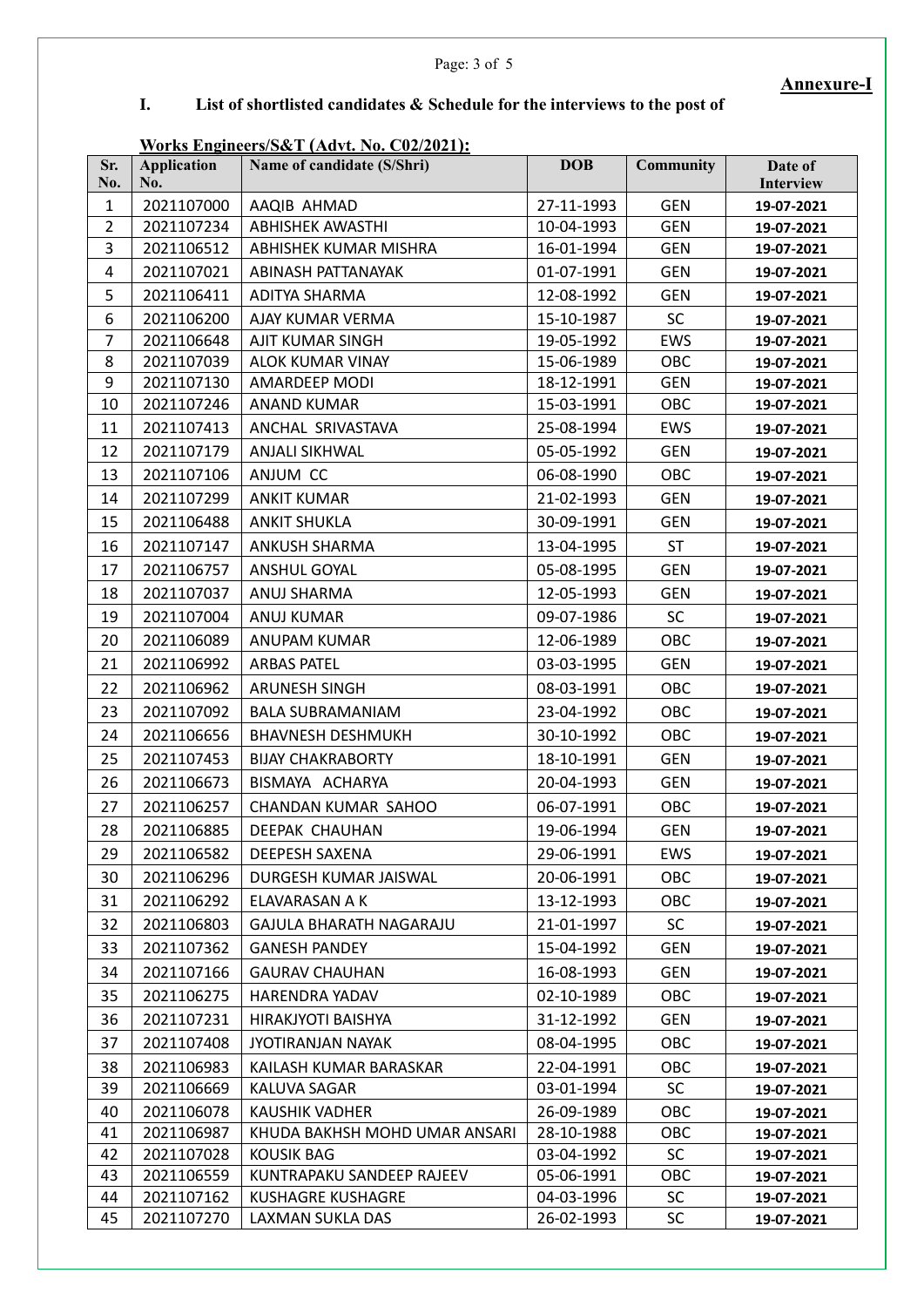| Sr.<br>No. | Application<br>No. | Name of candidate (S/Shri) | <b>DOB</b> | <b>Community</b> | Date of<br>Interview |
|------------|--------------------|----------------------------|------------|------------------|----------------------|
| 46         | 2021106924         | LOKESH KUMAR GUPTA         | 19-03-1991 | <b>GEN</b>       | 19-07-2021           |
| 47         | 2021106392         | MAHENDRA KUMAR RAI         | 15-04-1991 | OBC              | 19-07-2021           |
| 48         | 2021106809         | <b>MANISH GOAL</b>         | 12-06-1990 | <b>SC</b>        | 19-07-2021           |
| 49         | 2021106126         | <b>MANISH SAHU</b>         | 10-07-1990 | OBC              | 19-07-2021           |
| 50         | 2021107500         | <b>MANISH KUMAR TIWARI</b> | 16-08-1992 | EWS              | 19-07-2021           |
| 51         | 2021107478         | MANOHAR KUMAR BURNWAL      | 02-08-1994 | OBC              | 19-07-2021           |
| 52         | 2021107112         | <b>MANOJ KUMAR M</b>       | 06-10-1994 | <b>SC</b>        | 19-07-2021           |
| 53         | 2021107465         | MARAB AHMED DAR            | 07-05-1992 | <b>GEN</b>       | 19-07-2021           |
| 54         | 2021107356         | <b>MD SAKIB AKHTAR</b>     | 15-08-1993 | <b>GEN</b>       | 19-07-2021           |
| 55         | 2021107289         | MD TAUSEEF IQBAL           | 20-01-1993 | OBC              | 20-07-2021           |
| 56         | 2021106701         | <b>MOHD AYOUB</b>          | 20-04-1986 | <b>ST</b>        | 20-07-2021           |
| 57         | 2021107035         | <b>MOSES THUMATI</b>       | 07-11-1994 | OBC              | 20-07-2021           |
| 58         | 2021107018         | MR. ANKITKUMAR SMART       | 23-07-1992 | <b>GEN</b>       | 20-07-2021           |
| 59         | 2021106911         | <b>MUKESH KUMAR</b>        | 07-12-1990 | OBC              | 20-07-2021           |
| 60         | 2021107076         | MUKESH YADAV               | 25-07-1996 | OBC              | 20-07-2021           |
| 61         | 2021106693         | NARENDRA JAMI              | 15-08-1994 | OBC              | 20-07-2021           |
| 62         | 2021107373         | <b>NAWAL KISHOR JHA</b>    | 03-02-1992 | EWS              | 20-07-2021           |
| 63         | 2021107424         | NIRAJ DHANGAR              | 17-08-1991 | OBC              | 20-07-2021           |
| 64         | 2021107071         | NIRAJ KUMAR                | 10-07-1992 | OBC              | 20-07-2021           |
| 65         | 2021106752         | P V V SATYANARAYANA        | 10-03-1995 | EWS              | 20-07-2021           |
| 66         | 2021106453         | PAMIDI VISHNHU VARDHAN     | 21-05-1992 | <b>GEN</b>       | 20-07-2021           |
| 67         | 2021107417         | PANKAJ PRASAD              | 10-04-1993 | <b>ST</b>        | 20-07-2021           |
| 68         | 2021106481         | PRAVEEN ANAND              | 03-12-1992 | <b>SC</b>        | 20-07-2021           |
| 69         | 2021106903         | PREMRANJAN KUMAR           | 26-10-1992 | OBC              | 20-07-2021           |
| 70         | 2021106990         | RAHUL KUMAR SHARMA         | 28-12-1992 | OBC              | 20-07-2021           |
| 71         | 2021107267         | <b>RAHUL MANDI</b>         | 26-07-1992 | <b>ST</b>        | 20-07-2021           |
| 72         | 2021106163         | RAJENDRASINH MAKKA         | 07-07-1992 | <b>GEN</b>       | 20-07-2021           |
| 73         | 2021106503         | RAJIV GUPTA                | 10-03-1988 | OBC              | 20-07-2021           |
| 74         | 2021106825         | RAMESH CHAND SHARMA        | 17-02-1994 | <b>EWS</b>       | 20-07-2021           |
| 75         | 2021107186         | RAMNAVAMI YADAV            | 11-09-1992 | OBC              | 20-07-2021           |
| 76         | 2021107337         | RAVI SHARMA                | 11-08-1993 | <b>GEN</b>       | 20-07-2021           |
| 77         | 2021106926         | RAVI KUMAR RAVI            | 06-07-1992 | <b>SC</b>        | 20-07-2021           |
| 78         | 2021106514         | ROHIL FULZELE              | 21-07-1988 | <b>SC</b>        | 20-07-2021           |
| 79         | 2021106542         | ROHIT KUMAR AGRAHARI       | 10-04-1996 | EWS              | 20-07-2021           |
| 80         | 2021106425         | ROSHAN KUMAR               | 18-03-1992 | <b>GEN</b>       | 20-07-2021           |
| 81         | 2021106391         | SAHIL PATRO                | 16-11-1995 | <b>OBC</b>       | 20-07-2021           |
| 82         | 2021106184         | SAKRO MAHALI               | 18-07-1992 | ST               | 20-07-2021           |
| 83         | 2021106225         | SANTOSH KUMAR MAHANTA      | 25-05-1993 | OBC              | 20-07-2021           |
| 84         | 2021106577         | SARATH JOSEPH              | 26-05-1991 | <b>GEN</b>       | 20-07-2021           |
| 85         | 2021106117         | SAURABH MITTAL             | 05-10-1992 | GEN              | 20-07-2021           |
| 86         | 2021106563         | SAURABH PRATAP SINGH       | 27-05-1992 | <b>GEN</b>       | 20-07-2021           |
| 87         | 2021107329         | SAURAV KUMAR               | 15-01-1994 | <b>GEN</b>       | 20-07-2021           |
| 88         | 2021106314         | SAWARMAL GUPTA             | 18-06-1993 | OBC              | 20-07-2021           |
| 89         | 2021107420         | SHAMS TABREZ FARIDI        | 02-01-1993 | <b>GEN</b>       | 20-07-2021           |
| 90         | 2021107042         | <b>SHANKAR KUMAR</b>       | 05-10-1993 | OBC              | 20-07-2021           |